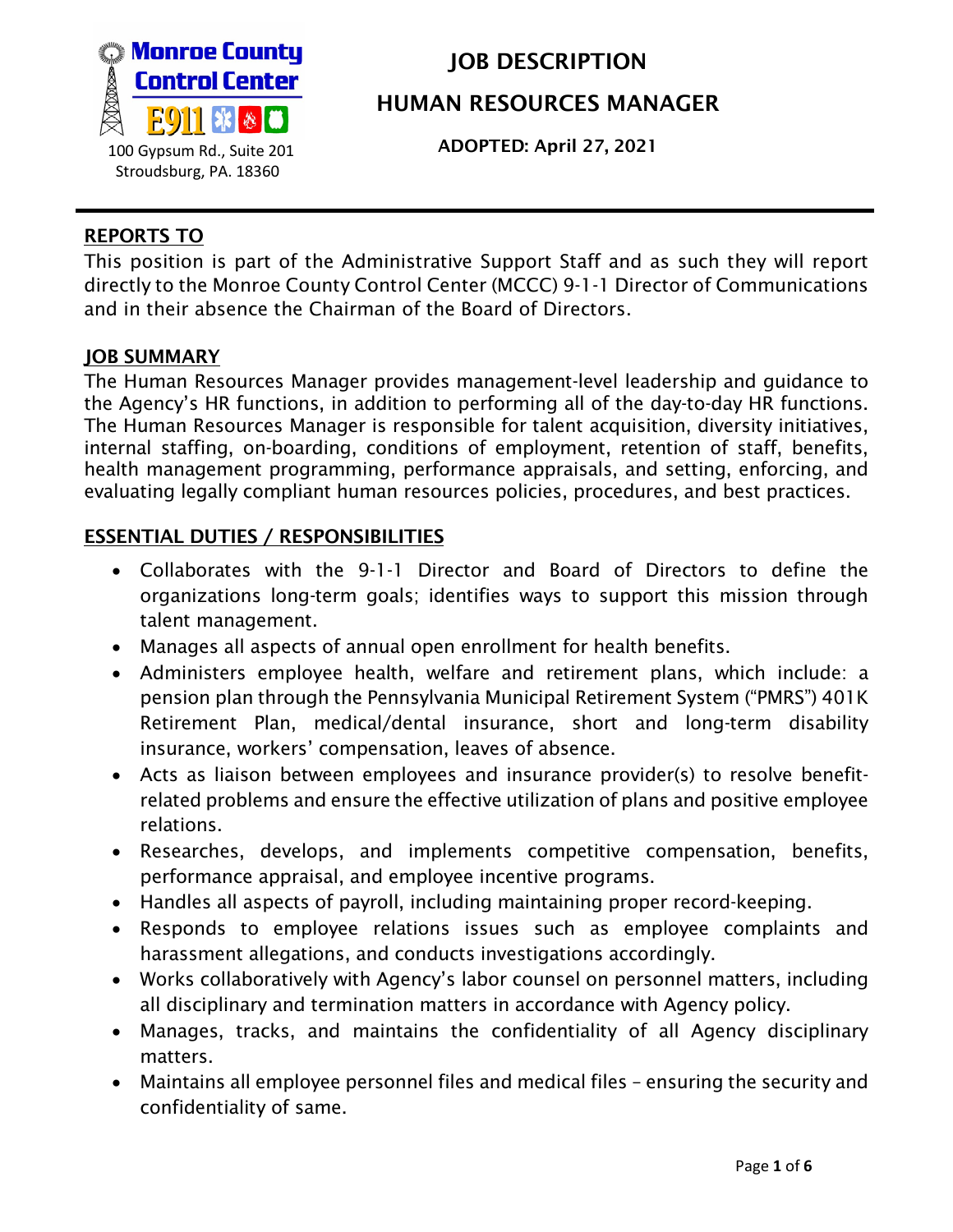

ADOPTED: April 27, 2021

- Provides constructive and timely performance evaluations.
- Provides resolution of human resource, compensation, and benefits questions, concerns, and issues.
- Maintains knowledge of laws, regulations, and best practices in employment law and human resources.
- Ensures compliance with employment laws, benefits, insurance, safety, and other laws, regulations, and requirements.
- Provides input into the Agency's budget planning related to HR staffing and needs.
- Maintains appropriate record-keeping to ensure compliance with federal and state laws and regulations.
- Manages and handles the hiring process, including writing job descriptions, placing advertisements, coordinating interviews and participating in the selection process.
- Maintains an up-to-date Employee Handbook.
- Assists in Agency and staff training and development efforts.
- Coordinates the handling of unemployment compensation matters.
- Assists with collective bargaining negotiations and record-keeping of same.
- Ensures compliance with I-9 Employment Eligibility Verification; periodically audits Form I-9.
- Participates in professional development and networking conferences and events.
- Conducts exit interviews to determine reason(s) for separation.
- Performs other duties as assigned.

## REQUIRED EDUCATION, EXPERIENCE AND SKILLS

- Bachelor's degree in Human Resources, Business Administration, or related field required (Master's degree preferred).
- At least five years of verifiable human resource experience.
- Excellent verbal and written communication skills.
- Excellent interpersonal and conflict resolution skills.
- Excellent organizational skills and attention to detail.
- Strong decision-making skills and ability to prioritize work duties.
- Excellent talent recognition skills.
- Strong analytical and problem-solving skills.
- Strong supervisory and leadership skills.
- Knowledgeable about bargaining units, collective bargaining agreements and PA labor laws.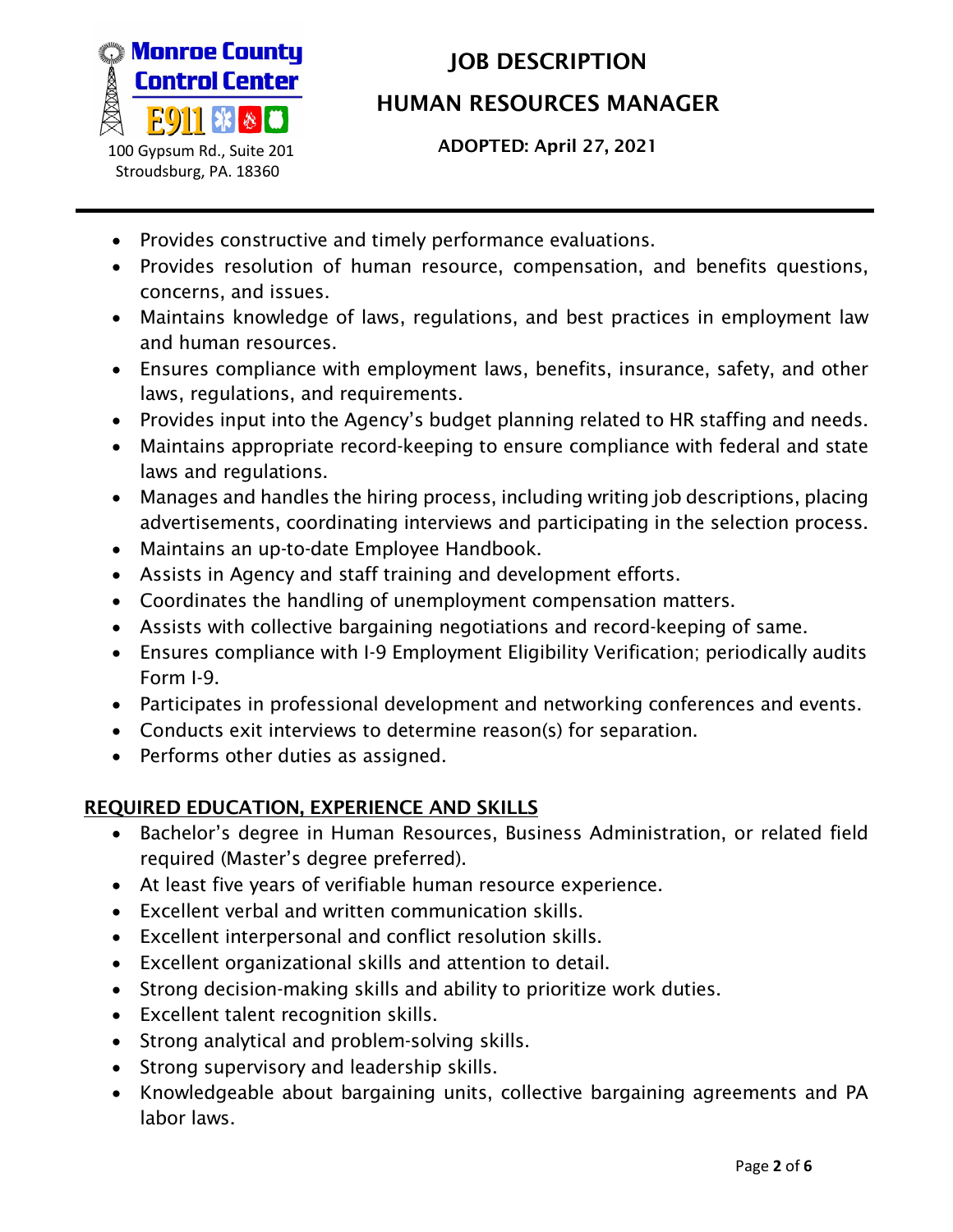

ADOPTED: April 27, 2021

- Familiar with COBRA, ERISA, FMLA, FLSA, ADA, ADEA, Title VII of the Civil Rights Act of 1964, FCRA, Wage Payment and Collection Law, Pa Minimum Wage Act, as well as all other federal and state employment laws.
- Knowledge of and experience with varied human resource information systems.
- Proficient with, but not limited to the following software programs: Microsoft Suites; Word, Excel, Access database, and the ADP payroll system, as well as "Quick Books".
- SHRM-CP or SHRM-SCP strongly preferred.

## PREFERRED MINIMUM QUALIFICATIONS

AGE: Applicants must be twenty-one (21) years of age at the time of appointment.

### BACKGROUND INVESTIGATION

The employee will be required to maintain a clear Criminal History or at minimum a Criminal History without Significant Conviction. The Commonwealth Law Enforcement Assistance Network (CLEAN) sets forth rules and regulations for employment in Criminal Justice Agencies. As a Criminal Justice Agency, we are bound by CLEAN's definition of "Significant Conviction", therefore the terms and conditions of a criminal history check, are non-negotiable.

## Criminal Justice Security Awareness Training;

Applicants are required to successfully maintain the security awareness training as regulated by the Pennsylvania State Police Criminal Justice section.

### Criminal Background Clearance Requirements:

The Pennsylvania State Police have established rules and regulations with respect to the utilization of the criminal justice computer infrastructure. As such, their rules definitively influence the overall employment process, hiring, as well as being the "just cause" for termination of employees that work at the Monroe County Control Center. An employee's career could be shortened if there is a violation of any of their rules and/or regulations.

## "Significant conviction" records are defined as:

- Conviction or under indictment for any felony.
- Conviction for any misdemeanor one (1).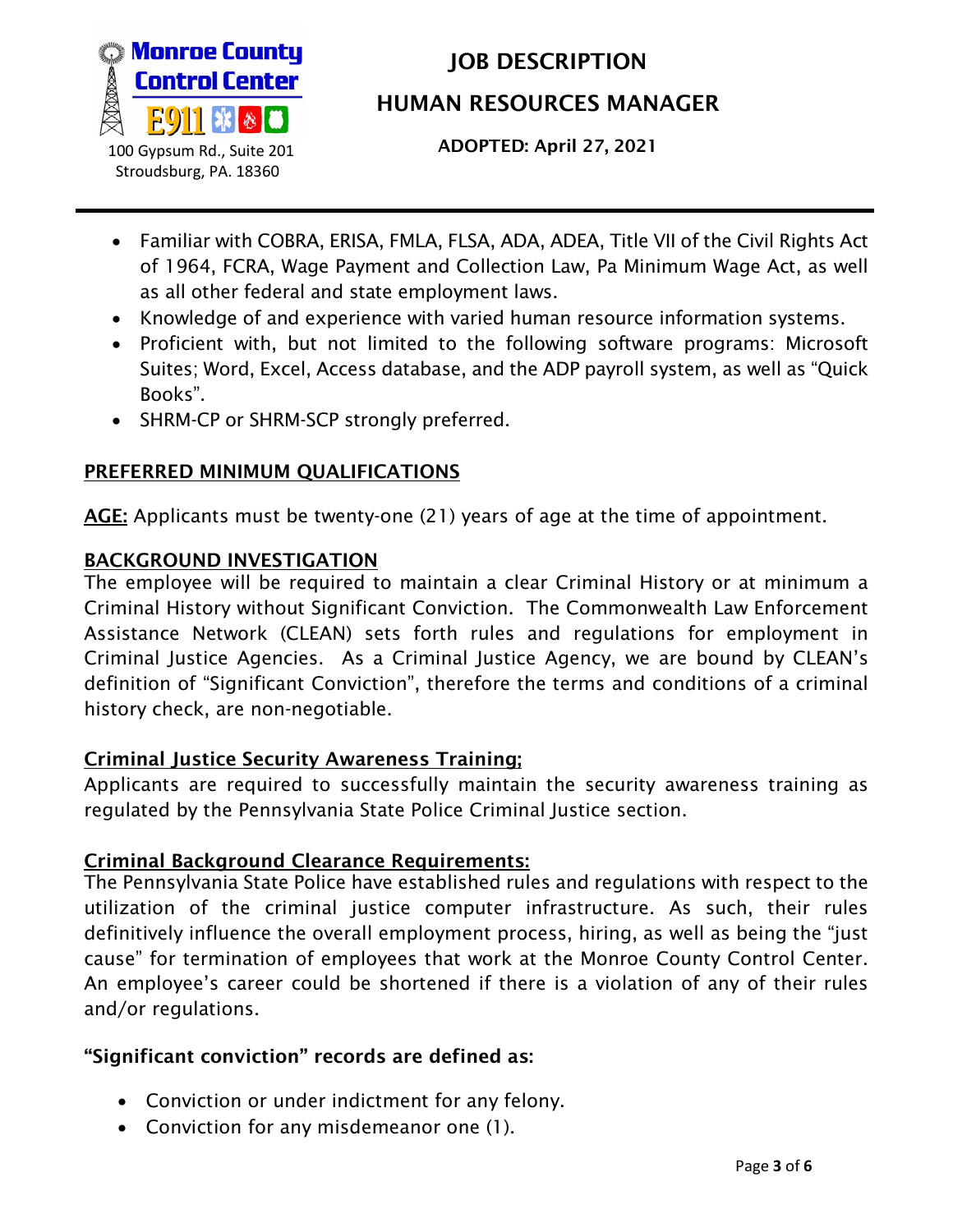

ADOPTED: April 27, 2021

- Conviction and incarceration for any misdemeanors within the last ten (10) years.
- Conviction for any computer crime.

Misdemeanor and felony are used in this policy; refer to felony and misdemeanor under the laws of Pennsylvania and the laws of any other State or Federal law.

Any employee, arrested under the auspices of significant conviction records as listed above, will be immediately suspended and remain suspended until the charges are disposed of in court. The employee will be terminated for a conviction of any violation listed above.

## SECURITY AND CONFIDENTIALITY

Because of the nature of the position the employee must keep all personnel matters confidential not only inside the agency but also outside the agency. There are State and Federal regulations which prohibit the disclosure of personal information as it pertains to an employee as well as any health matters, such as the "HIPPA"; "Health Insurance Portability and Accountability Act"

## DRUG/ALCOHOL/COVID-19 SCREEN

A post offer drug/alcohol/COVID-19 screen is a requirement for employment. Failure to successfully pass the drug/alcohol/COVID-19 screen will be cause for the offer to be rescinded. Employees are subject to random drug/alcohol/COVID-19 screenings through the duration of their employment with the Monroe County Control Center. If an employee fails to pass the drug/alcohol screening, then this shall become grounds for discipline up to and including immediate termination.

### MANDATORY TRAINING

Must maintain annual certifications in First Aid, CPR (Cardio Pulmonary Resuscitation).

### KNOWLEDGE, SKILLS, AND ABILITIES

Knowledge of the geography, highway, and street systems in boroughs and townships, within the County of Monroe-Pennsylvania.

Effective communication skills, including active listening, clarity of speech, verbal and written communication, i.e. "interpersonal communication skills". Must be able to speak clearly and distinctly over electronic media.

Effective computer skills and a level of proficiency necessary to perform data entry from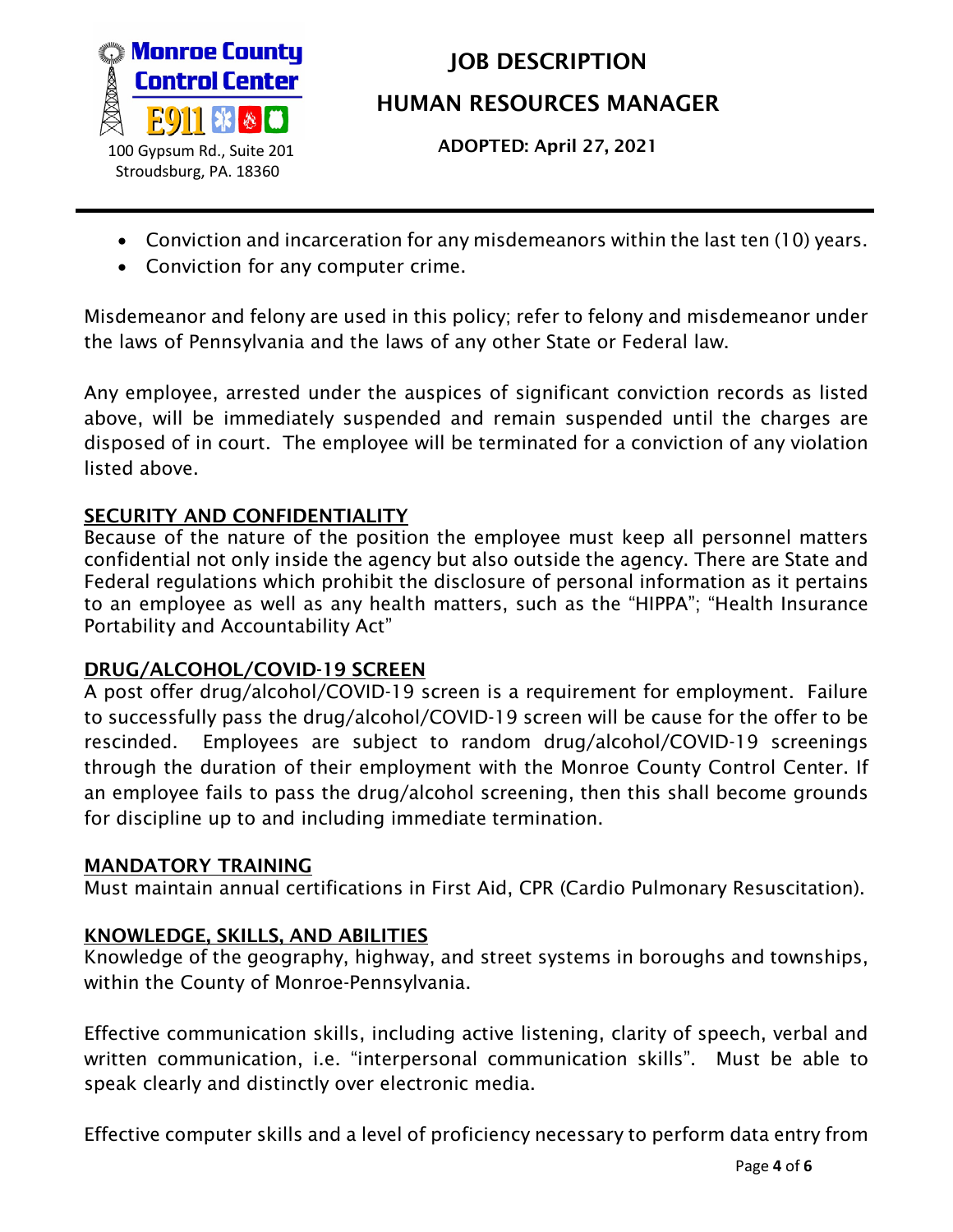

ADOPTED: April 27, 2021

written, audible, or other sources, quickly and accurately.

Accurately type not less than thirty-five (35) words per minute.

Ability to read, write, speak, understand and communicate in English to perform the duties of this position.

#### TOOLS AND EQUIPMENT

Personal computer, keyboard and mouse, basic Microsoft "Office Suite" software and hardware, TTY transmission equipment, telephone, cell phone, fax machine, copy machine.

#### PHYSICAL REQUIREMENTS:

The employee is subject to prolonged periods of sitting at a desk and working on a computer. While performing the duties of this job, the employee is frequently required to stand, walk and talk or hear. The employee is occasionally required to use hands to, handle or feel objects, tools or controls; reach with hands and arms; climb or balance; stoop, kneel, crouch, or crawl; and taste or smell.

The employee must occasionally lift and/or move up to twenty-five (25) pounds. Specific vision abilities required by this job include close vision, peripheral vision, depth perception, and the ability to adjust focus.

The physical demands described here are representative of those that must be met by an employee to successfully perform the essential functions of this job. Reasonable accommodations may be made to enable individuals with disabilities to perform the essential functions.

#### WORK ENVIRONMENT

Prolonged periods of standing, bending, sitting kneeling. Work in confined/restricted working environments. Conform to all safety rules which include but are not limited to wearing and using all appropriate safety equipment.

#### WORKING CONDITIONS

Will work as the needs of the operation require. Normal work days and hours are Monday through Friday, 8am till 4pm however, there will be times when the HR Manager